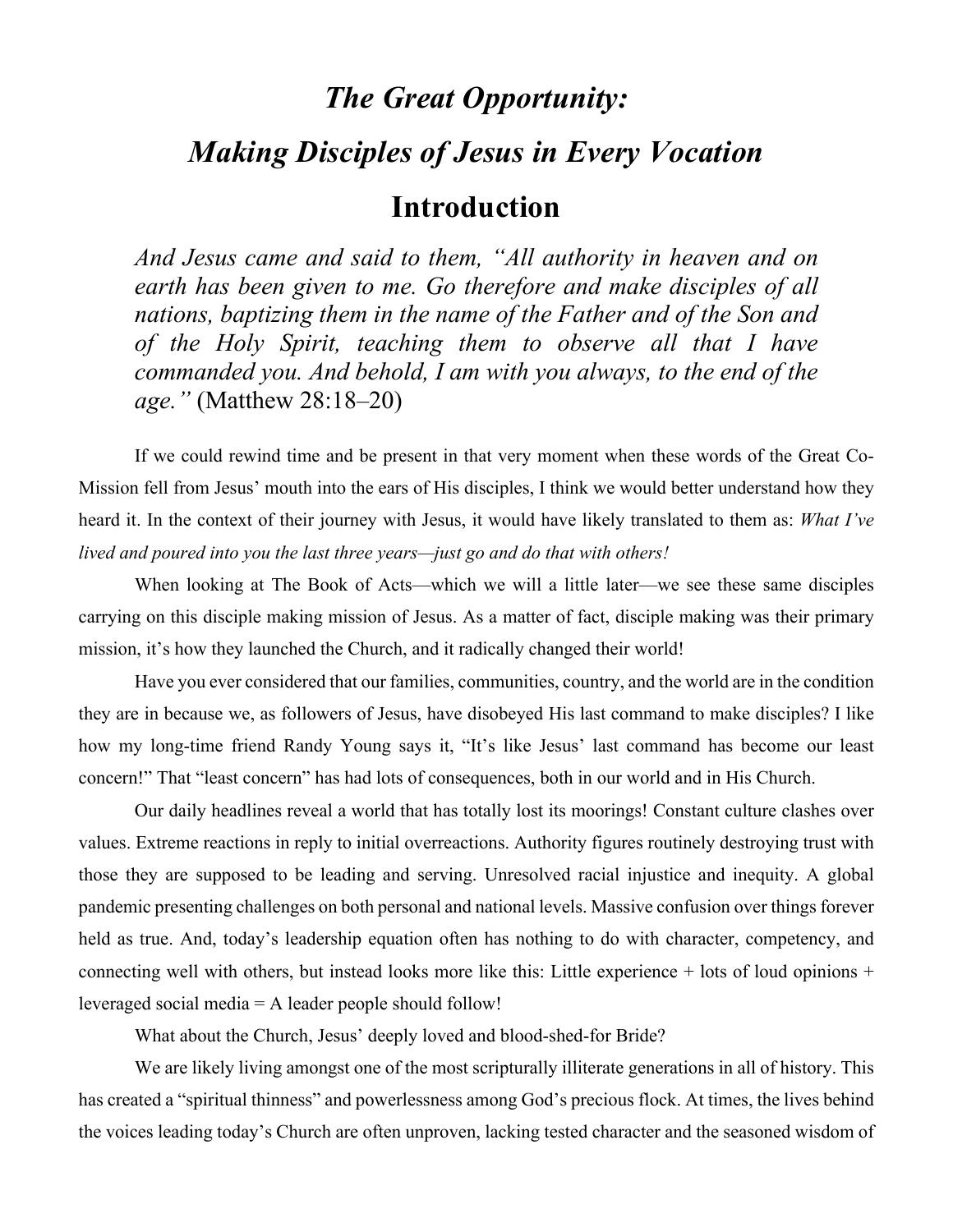the ways of God. We have disciples disavowing their faith yet are being applauded and promoted based on their unfaithfulness to Jesus and the Scriptures. We've lost our way in being both true to Jesus while also winning the world to Him. Then there's the rootless, creative, multi-gifted, and wonderful next generation, who are very drawn to Jesus but are not so sure of His Church.

Jesus, revealed and reflected through His Church, is still the answer to the world's greatest issues, needs, and challenges! The Church is still His Beloved Bride, the love of His life that He sacrificed everything for. However, she won't be able to fully function like He dreamed about unless we recalibrate to His Great Co-Mission of making disciples makers.

Think about it with me. Jesus asked His disciples to reproduce His character, ways, and mission in others who would follow Him. This allows disciples to carry the heart, attitudes, words, and actions of Jesus into every setting and situation of life they find themselves in. This includes their families, relationships and within their vocations!

## *Herein lies the great opportunity!*

Without connecting our calling and the Great Co-Mission, our vocation and disciple making, how can we ever disciple people to reveal and reflect the life of Jesus so that His Kingdom is advanced and those around us practically experience His grace and goodness?

- How can a business owner, who sincerely loves Jesus, understand that their "bottom line" is much more than just dollars and cents without someone discipling them to think and act out of scriptural values?
- Without developing disciples in the media who view life through the lens of the ways of God, how can we really expect truth and inspirational stories to replace biased reporting and constant divisive analysis?
- Unless we pour God's ways into our artists and athletes, instead of using their God-given gifts and platform to glorify His name and serve as examples to young people, we can expect even more self-focused adulation and the exaltation of selfish living.
- How will we ever have a president or prime minister of a nation governing in the ways of God if no one has discipled them to reflect God's character in their attitudes, words, and actions, and to reference His ways in their decision making?
- Unless pastors and churches are discipled around the character, ways, and mission of Jesus, the impact of faulty foundations and the ongoing trend of spiritual thinness will impact generations well beyond our lifetimes.

The changes we desire to see in our lives, families, churches, vocations, and societies don't just happen automatically. They happen because of the deliberate reproducing of disciples.